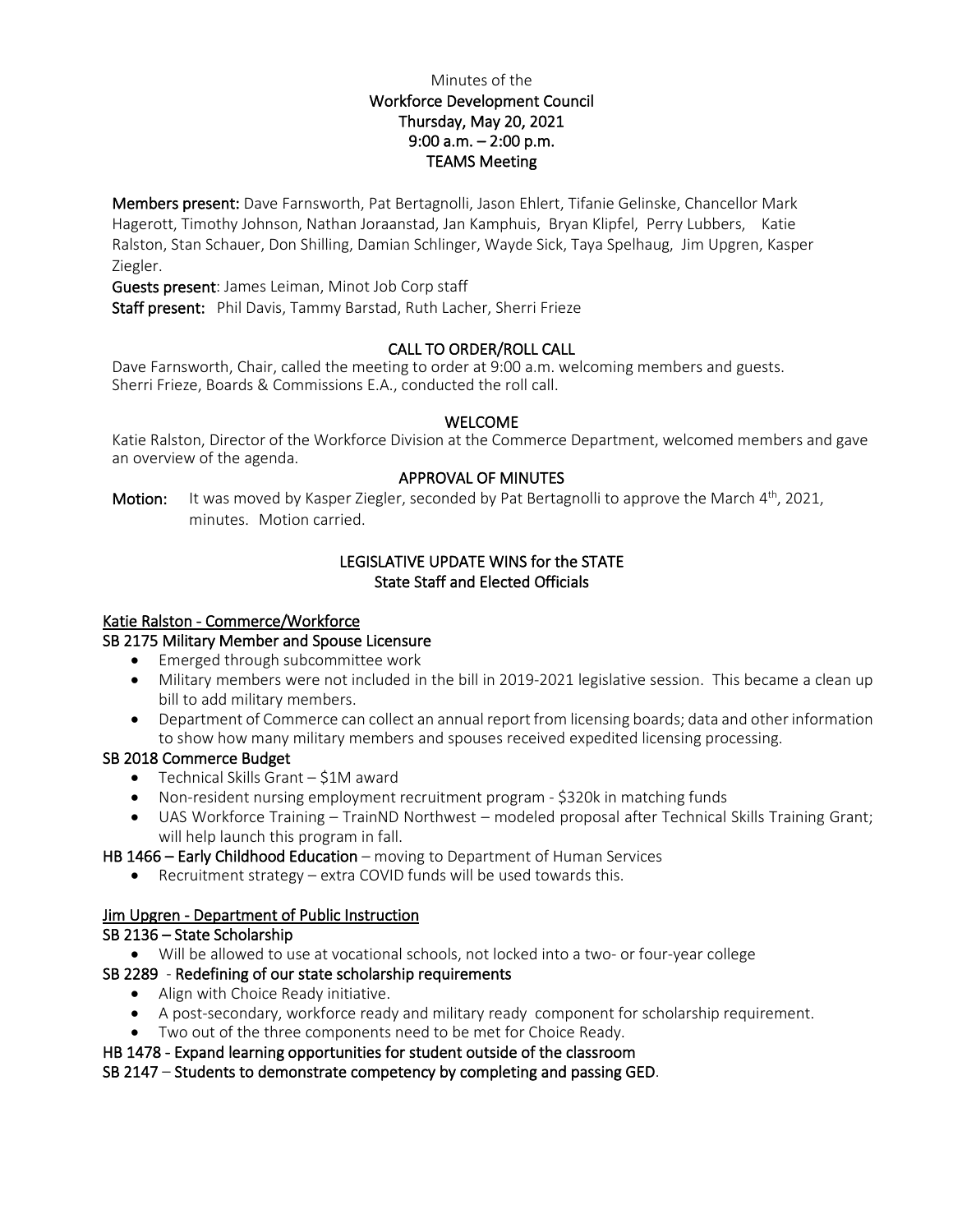## Damian Schlinger - Vocational Rehabilitation

### HB 1405 Tax Credit

- The extension of a business income tax credit for employing people with behavioral health and development disabilities.
- Retroactive to January 1, 2021, covering 25% of wages paid, maximum of \$6,000 per employee.

## Wayde Sick - Career Technical Education - SB 2019 CTE Appropriations

Secondary grants 2019 – 2021 2021-2023 \$24.5 million \$26.8 million Marketplace for Kids 2019-2021 2021-2023 \$300,000 \$300,000 Post-Secondary 2019-2021 2021-2023 \$257, 000 eliminated Farm Management Education 2019-2021 2021-2023 \$1.8 million \$1.7 million TrainND \$2.0 million \$2.0 million

### CTE Legislative - HB 1015 OMB Appropriations

- \$70 M in construction, renovation, and equipment for new and expanding CTE Centers
- A one to one matching grant
- Grant range will be \$500,000 to \$10 million
- Source of the funds is the Federal Coronavirus Capital Projects Fund
- Federal funds will come in two rounds

## CTE - other

#### HB 1478 – Learn Everywhere Bill

• Alternative curriculum outside the classroom

### SB 2196 – Learning Continuum Bill

• Establish and certify a ND learning continuum to allow a district, approved mastery framework policy to award units for graduation.

Superintendent of Public Instruction to develop continuum collaboration with the Department of CTE, upon the recommendation of the K12 Coordination Council.

### HB 1380 – Legacy Fund Streaming Bill

- Up to \$30 million for workforce enrichment initiatives pursuant to appropriations or transfers authorized by the legislative assembly.
- Will take effect in 23-25 biennium
- Will require work with the 68<sup>th</sup> legislative assembly to secure funding.

### Chancellor Mark Hagerott – NDUS

### SB 2266 – ND Career Builders

- \$2.5 million for scholarship and loan repayment
- Included funding for program promotion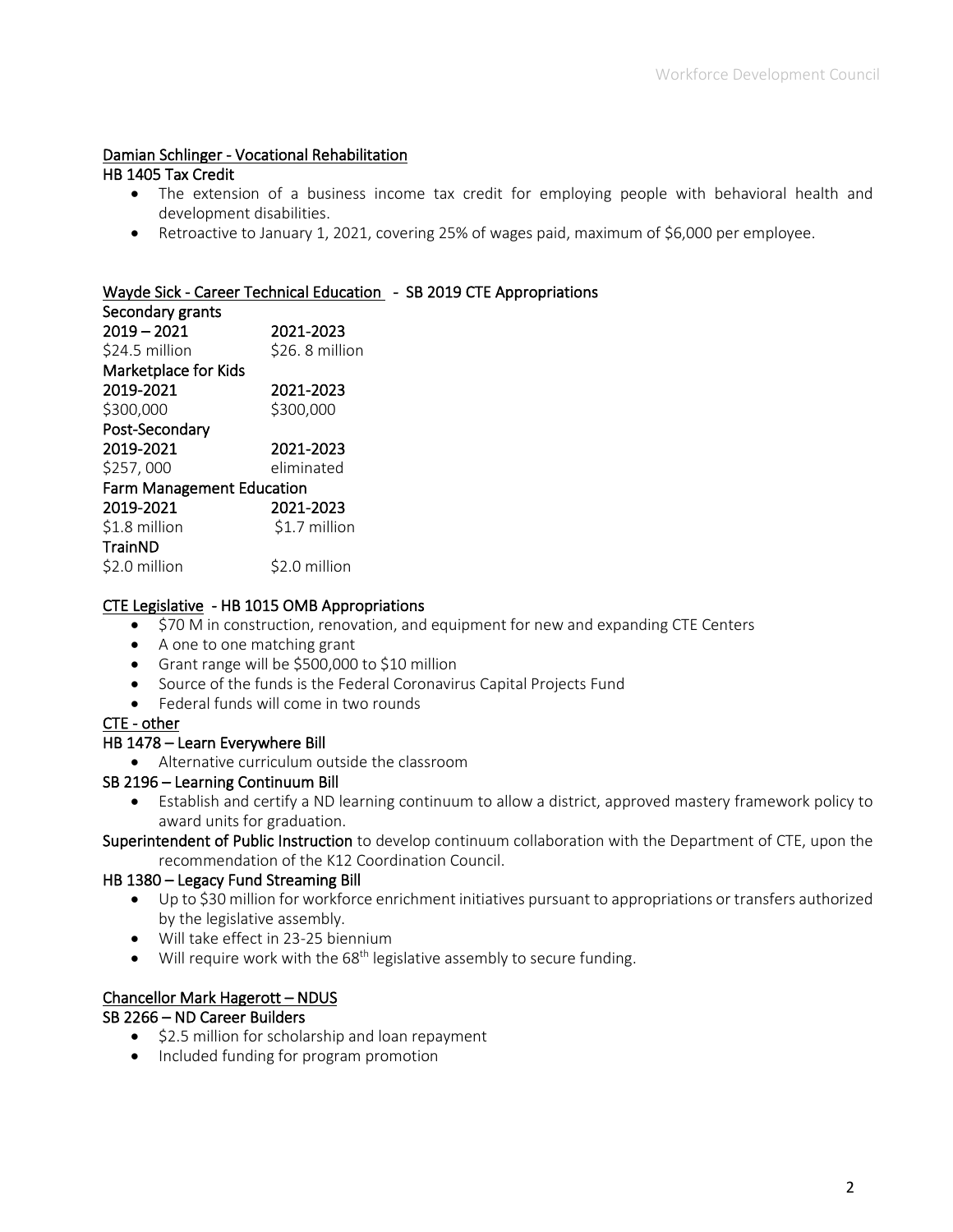# Bryan Klipfel – Jobs ND

SB 2016

- General Funds
	- $\circ$  Job Spidering Technology listing open jobs as of April 30<sup>th</sup>, open jobs are 16, 400
	- o Mobile application free application to job seekers
	- o State Social Security Administration
- Special Funds
	- o New Job Training Program for primary sector businesses
	- Federal Funds
		- o 98% federally funded
		- o Continuation of language to continue to accept the funds

## HB 1278 – Unemployment compensation for military spouses

- Benefits paid to an individual who is military spouse who voluntarily left the most recent employment to relocate because of permanent change of station orders of the individual's military – connected spouse.
- Unemployed military spouse must still follow ND law when filing for unemployment to include weekly certifying and job searching.

## Federal Unemployment Programs Participation – to be terminated June  $19<sup>th</sup>$

- Pandemic Unemployment Assistance (PUA)
- Pandemic Emergency Unemployment Compensation (PEUC)
- Federal Pandemic Unemployment Compensation (FPUC)
- Mixed Earners Unemployment Compensation (MEUC)

# WIOA REVIEW Katie Ralston & Phil Davis

Katie and Phil gave an overview to the topics of the Workforce Innovation and Opportunity Act (WIOA) program.

## I. WDC Structure and Terms

## • WIOA Workforce System

- 1. Federal US Department of Labor
	- (a) Funds
- 2. State ND Governor
	- (b) Workforce Council ND has one across the state
	- (c) State Workforce Partners
		- Workforce Safety Insurance
		- NDDHS
		- Vocational Rehab.
		- NDUS
		- CTE
		- DOCR
		- Job Corp
	- (d) Job Service ND as fiscal agent
		- Unemployment grant
		- Wegner Peyser grant
		- WIOA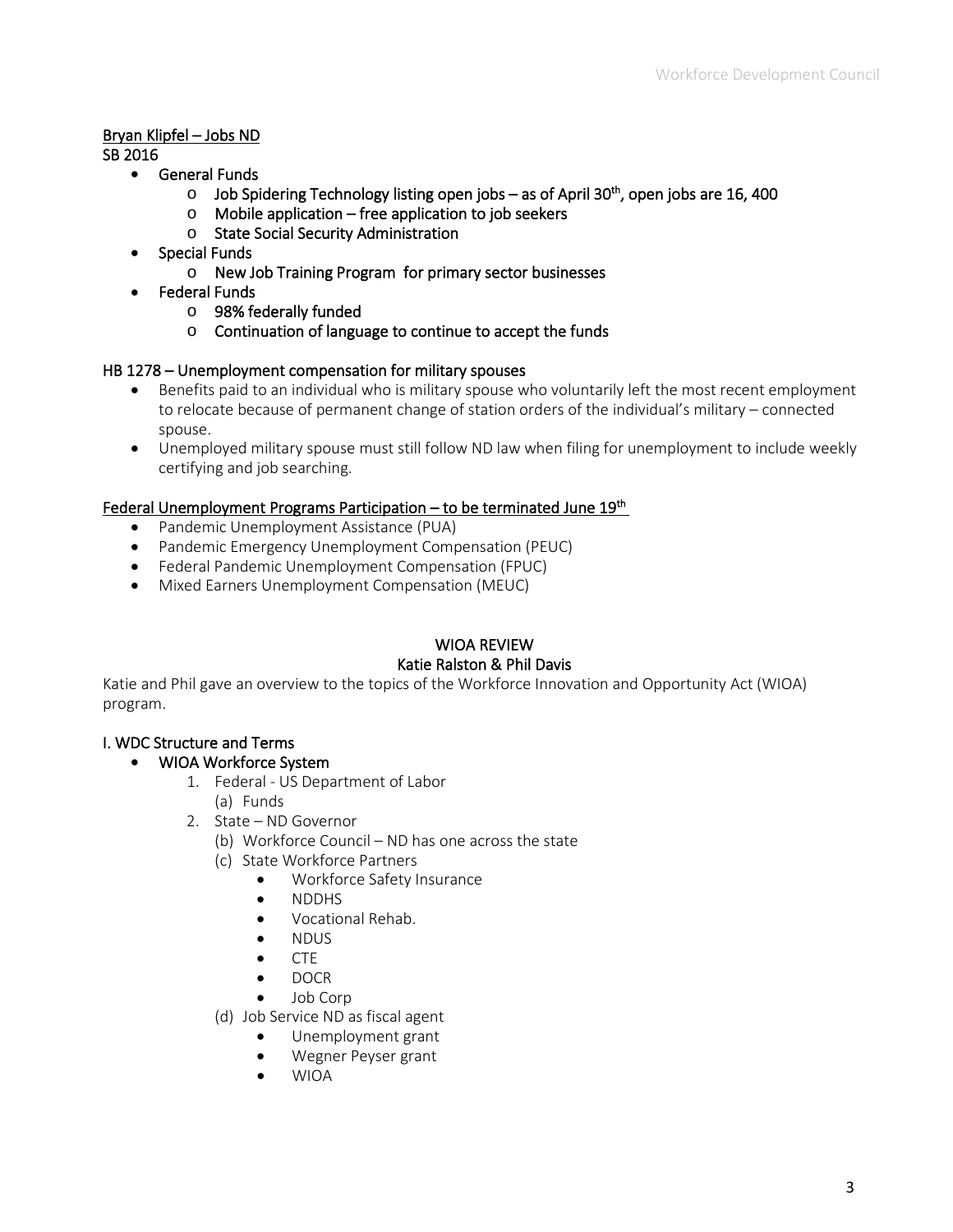- 3. Local Job Service/Workforce Centers
	- Youth programs
	- Adult programs
	- Dislocated Worker
- 4. Customers WIOA serves, job seekers and employers

## II. WDC Board Membership Structure

## • WDC Charter

- 1. Advise the Governor and the public concerning the nature and extent of workforce development needs in ND
- 2. Identify how to meet these needs effectively while maximizing the efficient use of available resources and avoiding unnecessary duplication effort
- 3. 51% Business membership
- 4. 20% Labor organizations and workforce representatives
- 5. Local and state elected officials
- 6. Community based organizations
- 7. State workforce system agencies

# • Term Limits

- 1. Members serve up to two consecutive terms but may continue beyond this timeframe until their seat is filled.
- 2. Must be out for a minimum of three consecutive years before reapplying to serve another term.
- 3. Former members may temporarily fill a vacancy if appropriate and upon appointment by the Governor.

## III. Roles and Responsibilities

- 1. Approve bylaws and MOUs
- 2. Recommend new policy directions or legislation
- 3. Establish one stop delivery system to provide businesses and workers with seamless access
- 4. Review the workforce development system and make recommendations toward ensuring its effectiveness.
- 5. Identify opportunities for collaboration with economic development and workforce initiatives.
- 6. Actively participate in council meetings
- 7. Be an ambassador for the ND Workforce Development System
- 8. Identify workforce needs and recommend steps to meet them
- 9. Evaluate progress toward meeting the goals and strategies identified.

## IV. Governor's Set-Aside Funds

- 1. The Governor (JSND) must reserve not more than 15% from WIOA formula funds allotted for services to Youth, Adults, and Dislocated Workers.
- 2. Ten percent may be used to support statewide activities
- 3. Must follow ND state procurement rules in all transactions
- 4. Five percent used for state administrative costs (WIOA performance)
- 5. Create innovative programs and strategies to meet the needs of employers
- 6. Serve individuals with barriers to employment and coordination of programs and partners
- 7. Develop education and training programs
- 8. Increase training opportunities and placement in non-traditional employment for jobseekers
	- $\triangleright$  Proposed timeline for innovative solutions
		- Q3: Submit to WDC for initial review
		- Q4: WDC votes on proposals
		- Q1-Q2: Staff lead state procurement process for funding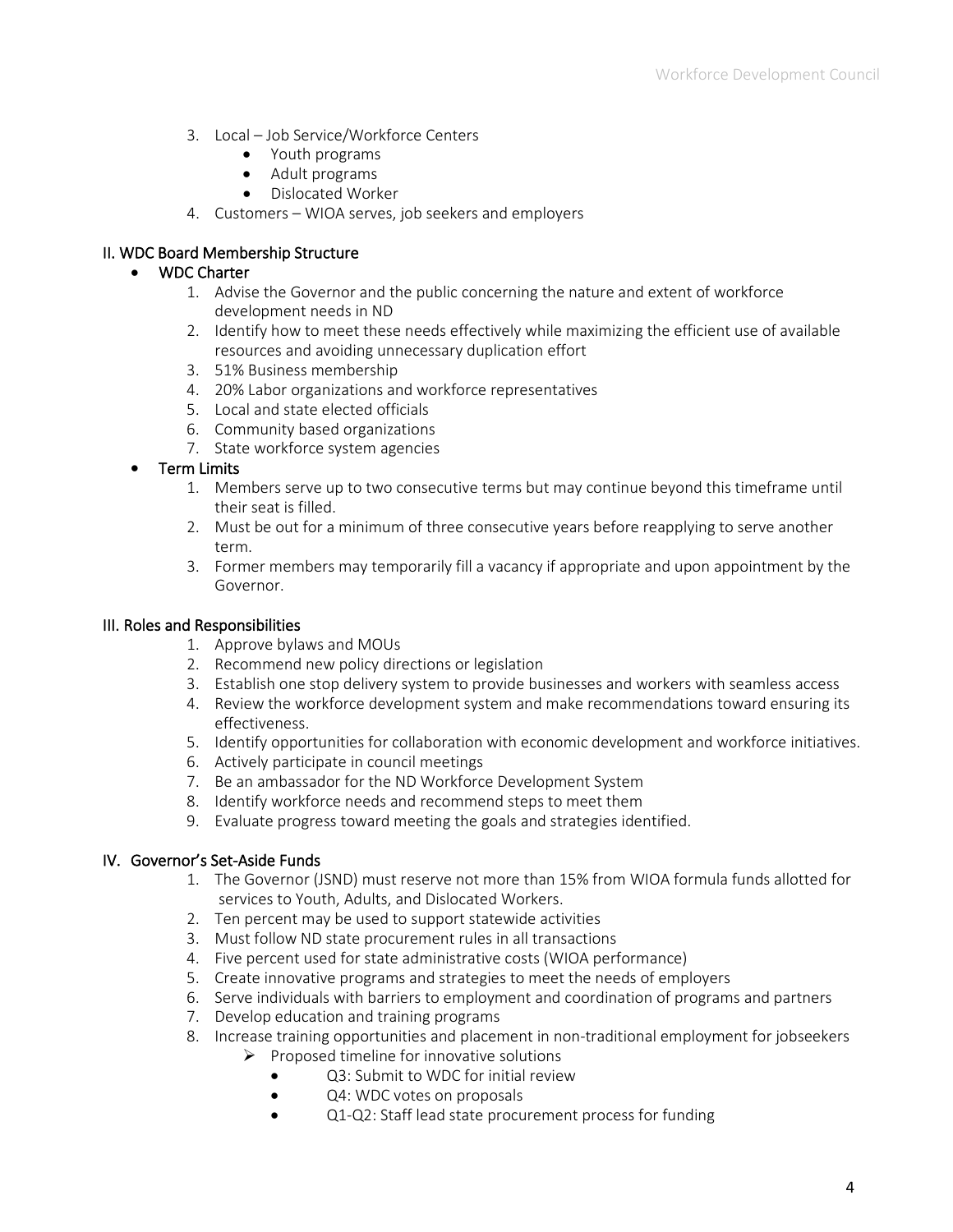### JOBUP ND CAMPAIGN

- 12-week Workforce Campaign
- Highlighting industries that are hiring across the state
- Promoting JSND Services and Programs
- Social Media
	- o Facebook, You Tube, and our podcast JSND Job Pod
- Utilizing \$40,000 of Governors Set Aside Funds
- After action report to WDC in Q4.

## ND WDC and Efforts Commissioner James Leiman

Commerce Commissioner James Leiman spoke to the council regarding a transformational approach on how to conduct workforce, economic, community development, along with the need to more effectively market tourism and the state's assets. The core group of staff at the Commerce Department, the EmPower ND Commission, the Workforce Development Council, partner organizations, and private sector partners across the state play an important role in integration on a systems level process.

Chartering the future of Workforce, the process to think four dimensionally with the use of existing people in ND, leveraging marginalized groups within the state, groups outside the state and the resources needed to attract the workforce needed in North Dakota, with hopes they will stay to live, work, play, and raise a family.

Analyze what programs exist, brainstorm unconventional ideas. Perpetuate and move forward. The more the we all learn from each other, the more the packaging of new recommendations will come out of this.

## ROLE AND DIRECTION OF WDC Subcommittee focus Katie Ralston

Katie asked the members to give direction to, 1.) what should the council be doing, 2.) are we driving recommendations, and 3.) are we serving as a sounding board?

- 1. Do more, think bigger.
- 2. Tap into other stewards for workforce.
- 3. Reengaging of the Apprenticeship Program- educating high school students.
- 4. Wages are still not being addressed, compared to neighboring states .
- 5. Direct link to the Governor's office, for communication efforts toward CTE, DPI programs that are recommended by the WDC subcommittees.
- 6. Workforce industry needs are different across regions in the state. Regional Strategies to be looked upon.
- 7. Collaboration with partners, a learning development for communication across the state, promoting the state programs.
- 8. Reach out more with GNDA, Economic Development groups, Regional Councils, local chambers.
- 9. Recommendations the council brought forth last session, to help serve a regional need and not one school or industry, with the need to have workforce operate the centers.
- 10. Look at the wins and look to other items for tackling on top of those wins.
- 11. More council members to testify during legislative session.
- 12. More regional support, industry support with materials, donation, expertise and partnership needs to be ongoing with the CTEs to be successful in the state.